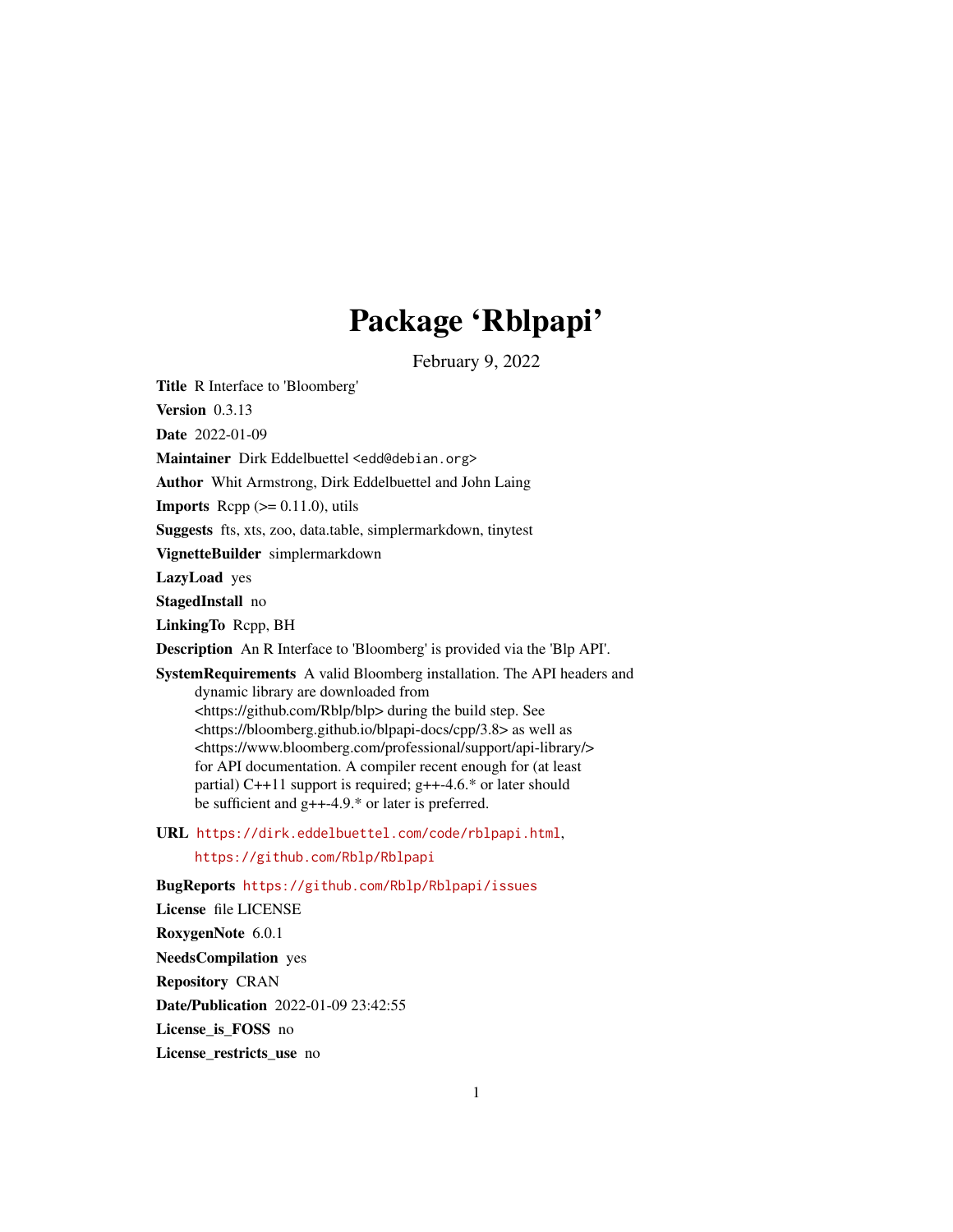# <span id="page-1-0"></span>R topics documented:

|       | bdh |                |
|-------|-----|----------------|
|       | bdp | $\overline{4}$ |
|       |     | 5              |
|       |     | 6              |
|       |     | $\overline{7}$ |
|       |     | -8             |
|       |     |                |
|       |     |                |
|       |     |                |
|       |     |                |
|       |     |                |
|       |     |                |
|       |     |                |
|       |     |                |
|       |     |                |
|       |     |                |
|       |     |                |
|       |     |                |
|       |     |                |
| Index |     | 22             |

bdh *Run 'Bloomberg Data History' Queries*

# Description

This function uses the Bloomberg API to retrieve 'bdh' (Bloomberg Data History) queries

# Usage

```
bdh(securities, fields, start.date, end.date = NULL,
  include.non.trading.days = FALSE, options = NULL, overrides = NULL,
  verbose = FALSE, returnAs = getOption("bdhType", "data.frame"),
  identity = defaultAuthentication(), con = defaultConnection(),
  int.as.double = getOption("blpIntAsDouble", FALSE),
  simplify = getOption("blpSimplify", TRUE))
```

| securities | A character vector with security symbols in Bloomberg notation.                                          |
|------------|----------------------------------------------------------------------------------------------------------|
| fields     | A character vector with Bloomberg query fields.                                                          |
| start.date | A Date variable with the query start date.                                                               |
| end.date   | An optional Date variable with the query end date; if omitted the most recent<br>available date is used. |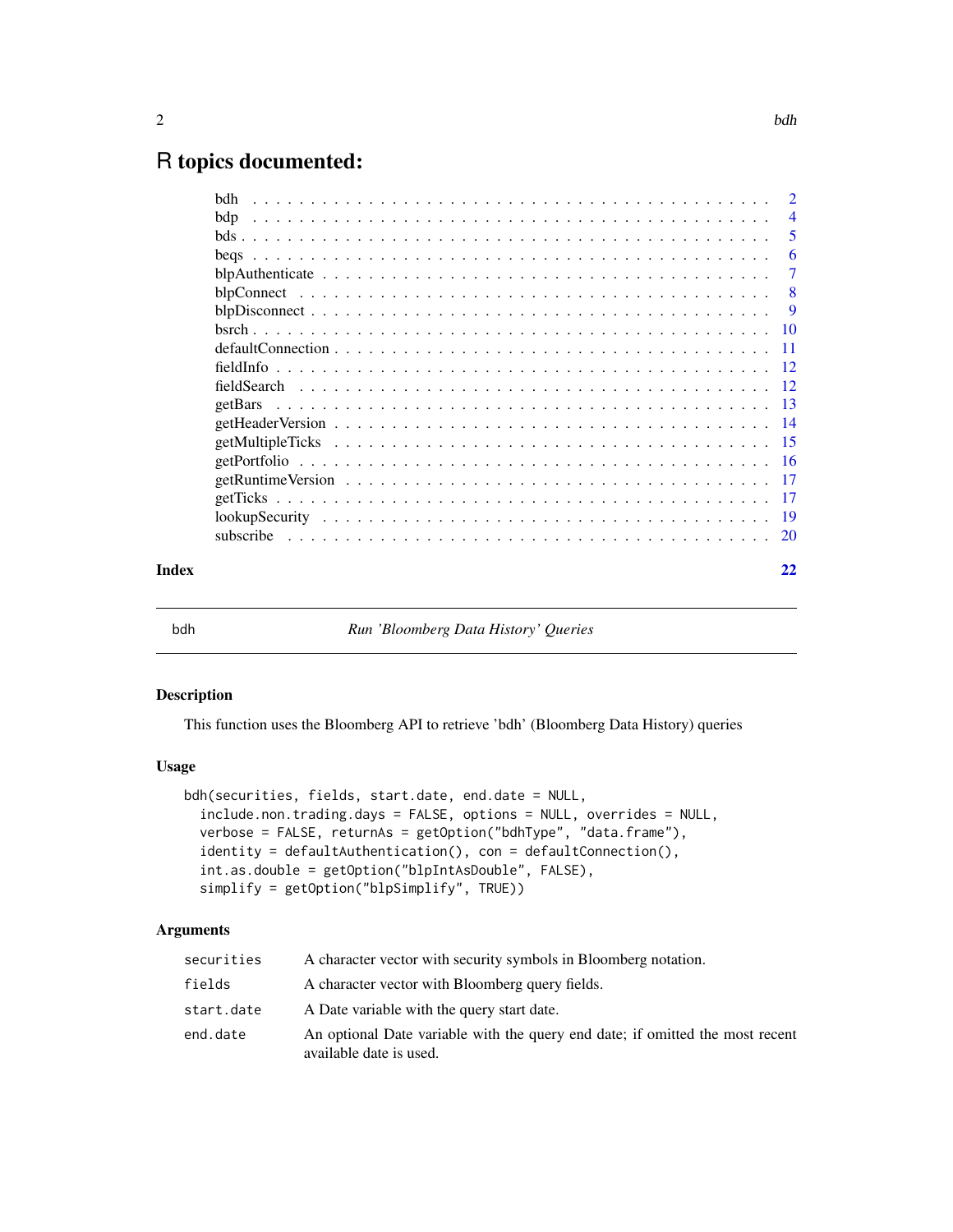| include.non.trading.days |                                                                                                                                                                                                                                                                          |  |
|--------------------------|--------------------------------------------------------------------------------------------------------------------------------------------------------------------------------------------------------------------------------------------------------------------------|--|
|                          | An optional logical variable indicating whether non-trading days should be in-<br>cluded.                                                                                                                                                                                |  |
| options                  | An optional named character vector with option values. Each field must have<br>both a name (designating the option being set) as well as a value.                                                                                                                        |  |
| overrides                | An optional named character vector with override values. Each field must have<br>both a name (designating the override being set) as well as a value.                                                                                                                    |  |
| verbose                  | A boolean indicating whether verbose operation is desired, defaults to 'FALSE'                                                                                                                                                                                           |  |
| returnAs                 | A character variable describing the type of return object; currently supported are<br>'data.frame' (also the default), 'data.table', 'fts', 'xts' and 'zoo'                                                                                                              |  |
| identity                 | An optional identity object as created by a blpAuthenticate call, and retrieved<br>via the internal function default Authentication.                                                                                                                                     |  |
| con                      | A connection object as created by a blpConnect call, and retrieved via the in-<br>ternal function defaultConnection.                                                                                                                                                     |  |
| int.as.double            | A boolean indicating whether integer fields should be retrieved as doubles in-<br>stead. This option is a workaround for very large values which would overflow<br>int32. Defaults to 'FALSE'.                                                                           |  |
| simplify                 | A boolean indicating whether result objects that are one element lists should<br>be altered to returned just the single inner object. Defaults to the value of the<br>'blpSimplify' option, with a fallback of 'TRUE' if unset ensuring prior behavior<br>is maintained. |  |

A list with as a many entries as there are entries in securities; each list contains a object of type returnAs with one row per observations and as many columns as entries in fields. If the list is of length one, it is collapsed into a single object of type returnAs. Note that the order of securities returned is determined by the backend and may be different from the order of securities in the securities field.

#### Author(s)

Whit Armstrong and Dirk Eddelbuettel

# See Also

For historical futures series, see 'DOCS #2072138 <GO>' on the Bloomberg terminal about selecting different rolling conventions.

# Examples

```
## Not run:
 bdh("SPY US Equity", c("PX_LAST", "VOLUME"), start.date=Sys.Date()-31)
 ## example for an options field: request monthly data; see section A.2.4 of
 ## http://www.bloomberglabs.com/content/uploads/sites/2/2014/07/blpapi-developers-guide-2.54.pdf
 ## for more
 opt <- c("periodicitySelection"="MONTHLY")
```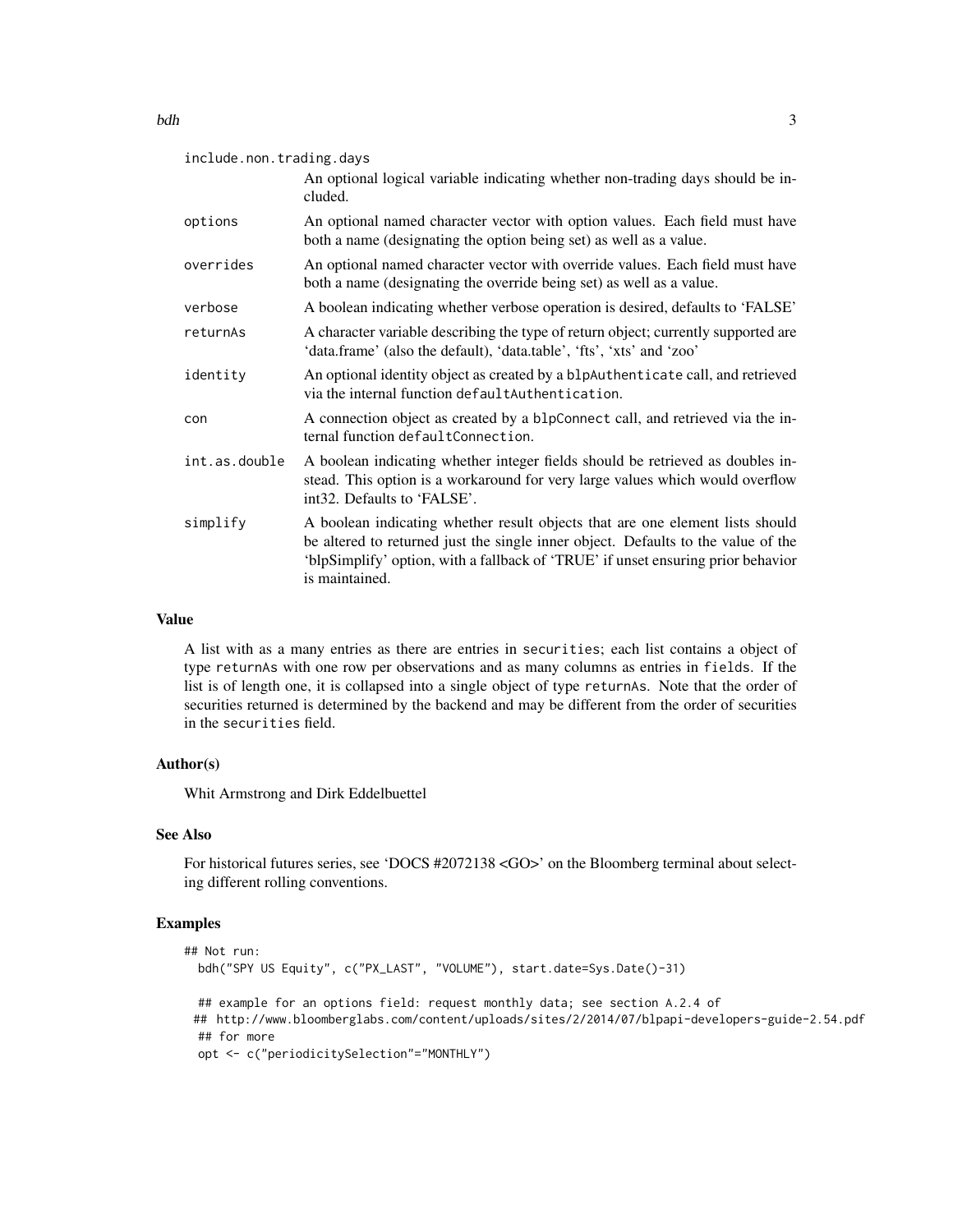```
bdh("SPY US Equity", c("PX_LAST", "VOLUME"),
     start.date=Sys.Date()-31*6, options=opt)
 ## example for non-date start
 bdh("SPY US Equity", c("PX_LAST", "VOLUME"),
     start.date="-6CM", options=opt)
 ## example for options and overrides
 opt <- c("periodicitySelection"="QUARTERLY")
 ovrd <- c("BEST_FPERIOD_OVERRIDE"="1GQ")
 bdh("IBM US Equity", "BEST_SALES", start.date=Sys.Date()-365.25*4,
     options=opt, overrides=ovrd)
 ## example for returnRelativeDate option
 opt <- c(periodicitySelection="YEARLY", periodicityAdjustment="FISCAL", returnRelativeDate=TRUE)
 bdh("GLB ID Equity", "CUR_MKT_CAP", as.Date("1997-12-31"), as.Date("2017-12-31"), options=opt)
## End(Not run)
```
bdp *Run 'Bloomberg Data Point' Queries*

#### Description

This function uses the Bloomberg API to retrieve 'bdp' (Bloomberg Data Point) queries

#### Usage

```
bdp(securities, fields, options = NULL, overrides = NULL, verbose = FALSE,
  identity = defaultAuthentication(), con = defaultConnection())
```
#### **Arguments**

| securities | A character vector with security symbols in Bloomberg notation.                                                                                       |
|------------|-------------------------------------------------------------------------------------------------------------------------------------------------------|
| fields     | A character vector with Bloomberg query fields.                                                                                                       |
| options    | An optional named character vector with option values. Each field must have<br>both a name (designating the option being set) as well as a value.     |
| overrides  | An optional named character vector with override values. Each field must have<br>both a name (designating the override being set) as well as a value. |
| verbose    | A boolean indicating whether verbose operation is desired, defaults to 'FALSE'                                                                        |
| identity   | An optional identity object as created by a blpAuthenticate call, and retrived<br>via the internal function default Authentication.                   |
| con        | A connection object as created by a blpConnect call, and retrieved via the in-<br>ternal function defaultConnection.                                  |

#### Value

A data frame with as a many rows as entries in securities and columns as entries in fields.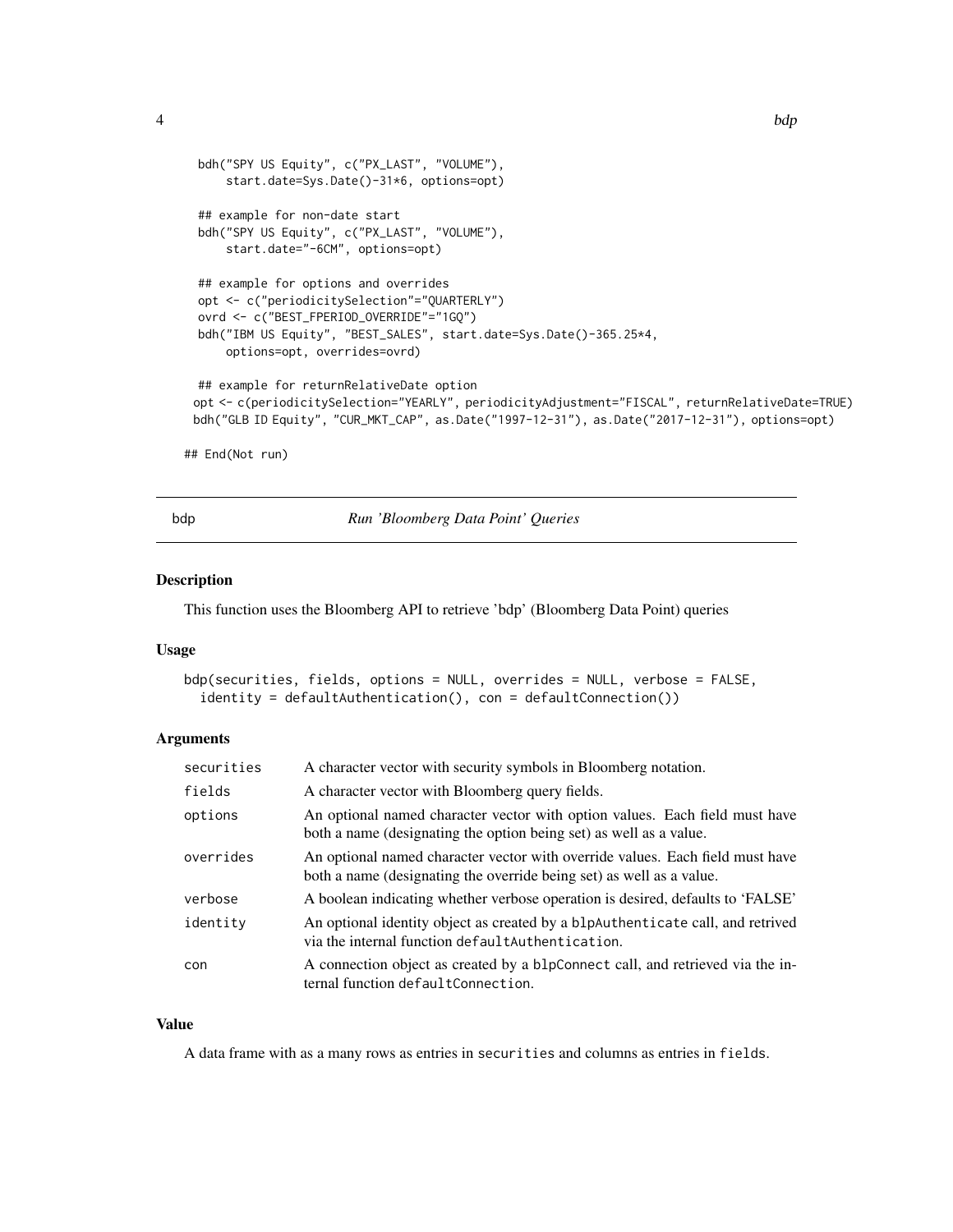#### <span id="page-4-0"></span>bds 5

### Author(s)

Whit Armstrong and Dirk Eddelbuettel

#### Examples

```
## Not run:
 bdp(c("ESA Index", "SPY US Equity"), c("PX_LAST", "VOLUME"))
 ## using overrides (cf https://github.com/Rblp/Rblpapi/issues/67)
 bdp("EN00 Index", "MLI_OAS", overrides=c(MLI_DATE="20150831"))
 ## another override example (cf http://stackoverflow.com/a/39373019/143305)
 ovrd <- c("CALC_INTERVAL"="10Y", "MARKET_DATA_OVERRIDE"="PE_RATIO")
 bdp("SPX Index", "INTERVAL_AVG", overrides=ovrd)
## End(Not run)
```
bds *Run 'Bloomberg Data Set' Queries*

### Description

This function uses the Bloomberg API to retrieve 'bds' (Bloomberg Data Set) queries

# Usage

```
bds(security, field, options = NULL, overrides = NULL, verbose = FALSE,
  identity = defaultAuthentication(), con = defaultConnection(),
  simplify = getOption("blpSimplify", TRUE))
```

| security  | A character value with a single security symbol in Bloomberg notation.                                                                                                                                                                                                   |
|-----------|--------------------------------------------------------------------------------------------------------------------------------------------------------------------------------------------------------------------------------------------------------------------------|
| field     | A character string with a single Bloomberg query field.                                                                                                                                                                                                                  |
| options   | An optional named character vector with option values. Each field must have<br>both a name (designating the option being set) as well as a value.                                                                                                                        |
| overrides | An optional named character vector with override values. Each field must have<br>both a name (designating the override being set) as well as a value.                                                                                                                    |
| verbose   | A boolean indicating whether verbose operation is desired, defaults to 'FALSE'                                                                                                                                                                                           |
| identity  | An optional identity object as created by a blpAuthenticate call, and retrived<br>via the internal function defaultAuthentication.                                                                                                                                       |
| con       | A connection object as created by a blpConnect call, and retrieved via the in-<br>ternal function defaultConnection.                                                                                                                                                     |
| simplify  | A boolean indicating whether result objects that are one element lists should<br>be altered to returned just the single inner object. Defaults to the value of the<br>'blpSimplify' option, with a fallback of 'TRUE' if unset ensuring prior behavior<br>is maintained. |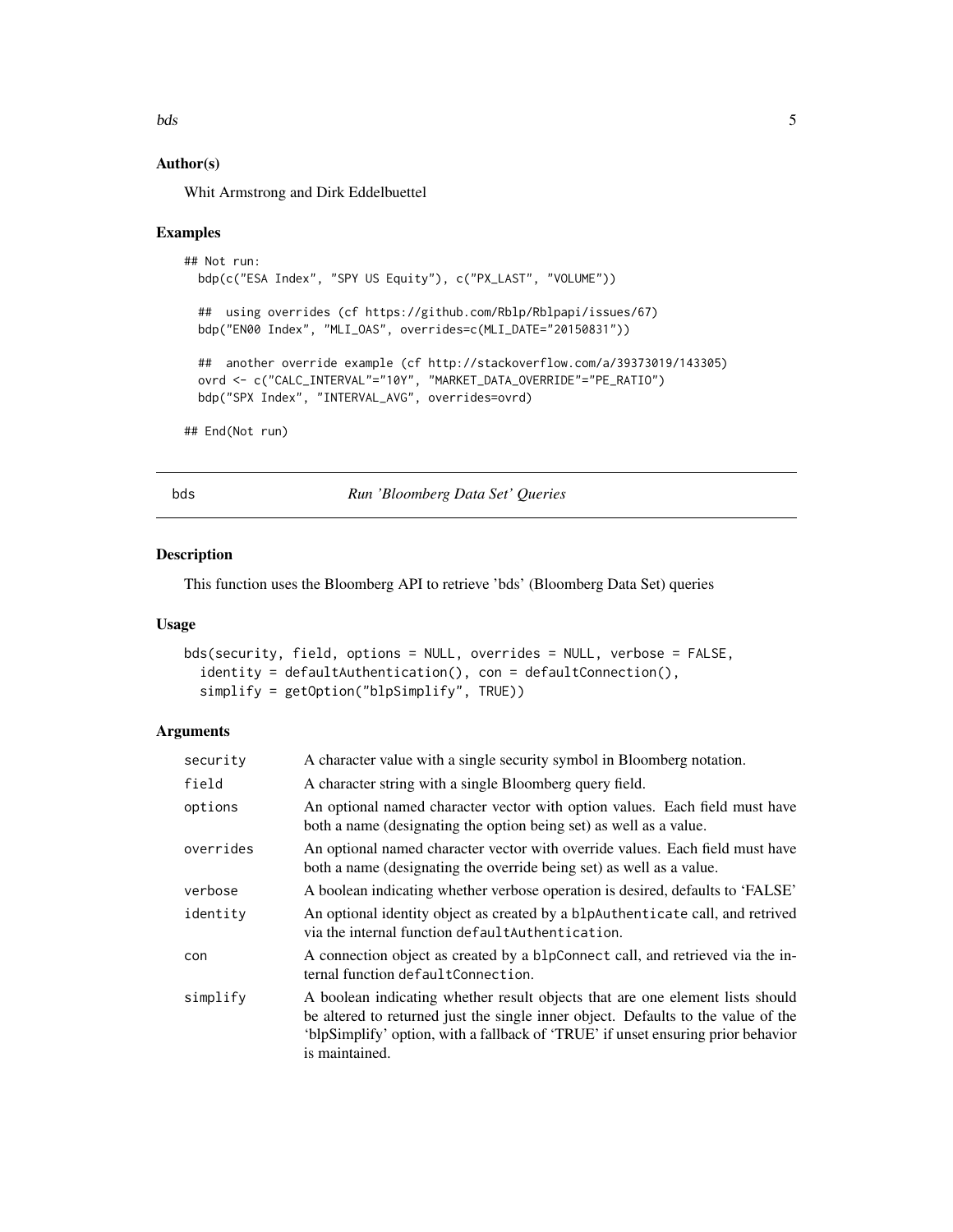<span id="page-5-0"></span>A data frame object with the requested data set.

#### Author(s)

Whit Armstrong and Dirk Eddelbuettel

### Examples

```
## Not run:
 ## simple query
 bds("GOOG US Equity", "TOP_20_HOLDERS_PUBLIC_FILINGS")
 ## example of using overrides
 overrd <- c("START_DT"="20150101", "END_DT"="20160101")
 bds("CPI YOY Index","ECO_RELEASE_DT_LIST", overrides = overrd)
```
## End(Not run)

beqs *Run 'Bloomberg EQS' Queries*

#### Description

This function uses the Bloomberg API to retrieve 'beqs' (Bloomberg EQS Data) queries

# Usage

```
beqs(screenName, screenType = "GLOBAL", language = "", group = "",
 date = NULL, verbose = FALSE, con = defaultConnection()
```
### Arguments

| screenName | A character string with the name of the screen to execute. It can be a user defined<br>EQS screen or one of the Bloomberg Example screens on EQS |
|------------|--------------------------------------------------------------------------------------------------------------------------------------------------|
| screenType | A character string of value PRIVATE or GLOBAL Use PRIVATE for user-<br>defined EQS screen. Use GLOBAL for Bloomberg EQS screen.                  |
| language   | An optional character string with the EQS language                                                                                               |
| group      | An optional character string with the Screen folder name as defined in EQS                                                                       |
| date       | An optional Date object with the 'point in time' date of the screen to execute.                                                                  |
| verbose    | A boolean indicating whether verbose operation is desired, defaults to 'FALSE'.                                                                  |
| con        | A connection object as created by a blpConnect call, and retrieved via the in-<br>ternal function defaultConnection.                             |

#### Value

A data frame object with the date in the first column and and the requested EQS data in the remaining columns.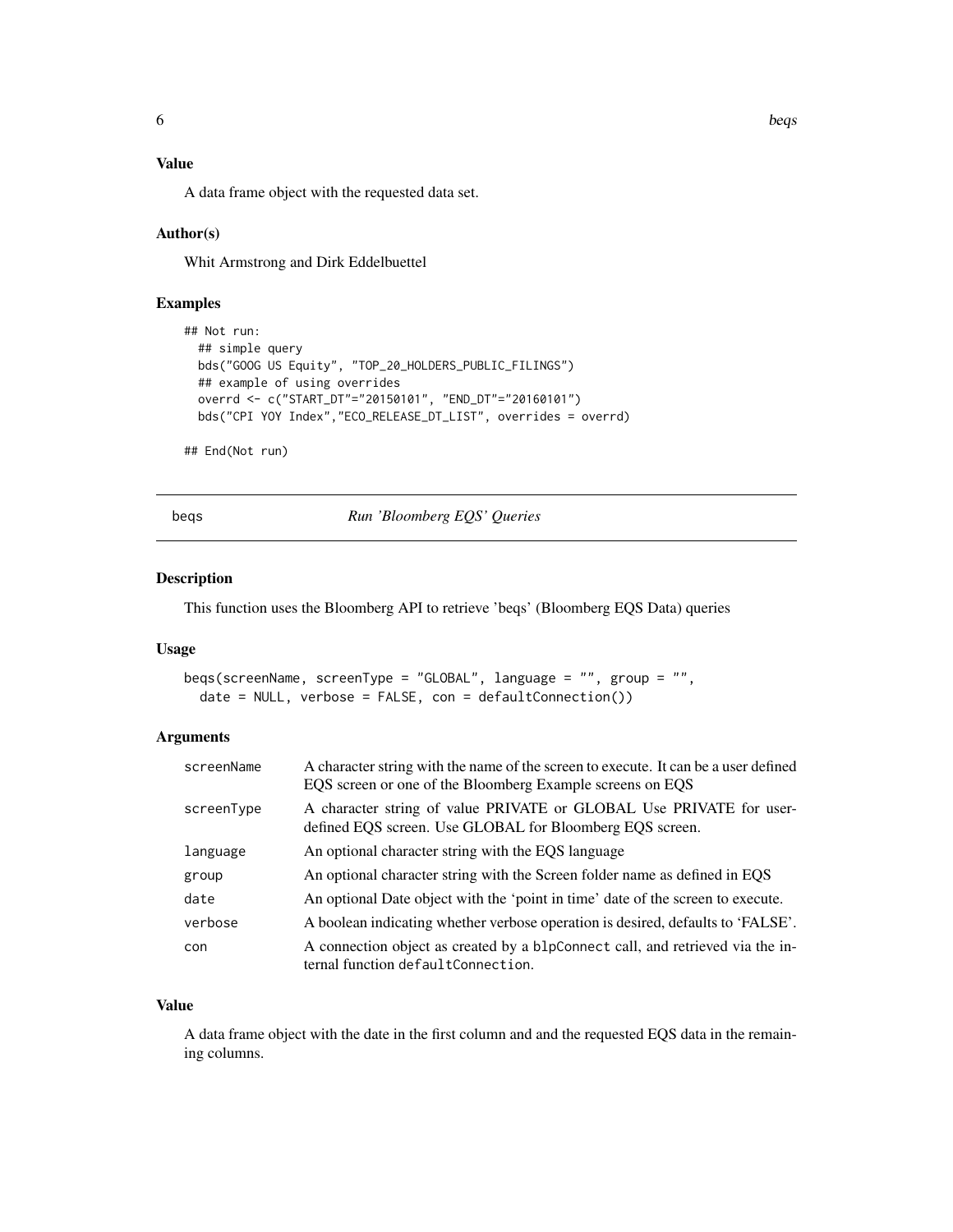# <span id="page-6-0"></span>blpAuthenticate 7

#### Author(s)

Rademeyer Vermaak and Dirk Eddelbuettel

#### Examples

```
## Not run:
head(beqs("Global Oil Companies YTD Return"), 20)
head(beqs("Global Oil Companies YTD Return", "GLOBAL"), 20)
head(beqs("Global Oil Companies YTD Return", "GLOBAL", "GERMAN"), 20)
head(beqs("Global Oil Companies YTD Return", "GLOBAL", "GERMAN", "GENERAL"), 20)
head(beqs("Global Oil Companies YTD Return", "GLOBAL", "ENGLISH", "GENERAL",
         as.Date("2015-09-30")), 20)
```
## End(Not run)

<span id="page-6-1"></span>blpAuthenticate *Authenticate Bloomberg API access*

# Description

This function authenticates against the the Bloomberg API

### Usage

```
blpAuthenticate(uuid = getOption("blpUUID", NULL),
 host = getOption("blpLoginHostname", "localhost"),
  ip.address = getOption("blpLoginIP", NULL), con = defaultConnection(),
 default = TRUE)
```

| uuid       | An optional character variable with a unique user id token. If this is missing the<br>function will attempt to connect to B-PIPE or SAPI using the connection. It is<br>assumed that an app_name was set. See blpConnect () for app_name informa-<br>tion. Defaults to getOption ("blpUUID") or NULL                                   |
|------------|----------------------------------------------------------------------------------------------------------------------------------------------------------------------------------------------------------------------------------------------------------------------------------------------------------------------------------------|
| host       | An optional character variable with a hostname. This is the hostname of the<br>machine where the user last authenticated. Either host or ip address should be<br>provided for user/uuid authentication. Note this is likely not the same 'host'<br>used in blpConnect(). Defaults to getOption("blpLoginHostname") or "lo-<br>calhost" |
| ip.address | An optional character variable with an IP address for authentication. Usually<br>the IP address where the uuid/user last logged into the Bloomberg Terminal<br>appication. Defaults to getOption("blpLoginIP") or NULL, which will then<br>lookup the IP of the "host" option.                                                         |
| con        | A connection object as created by a blpConnect call, and retrieved via the in-<br>ternal function. This is the only required argument to authenticate a B-PIPE<br>connection with a appName. Defaults to default Connection.                                                                                                           |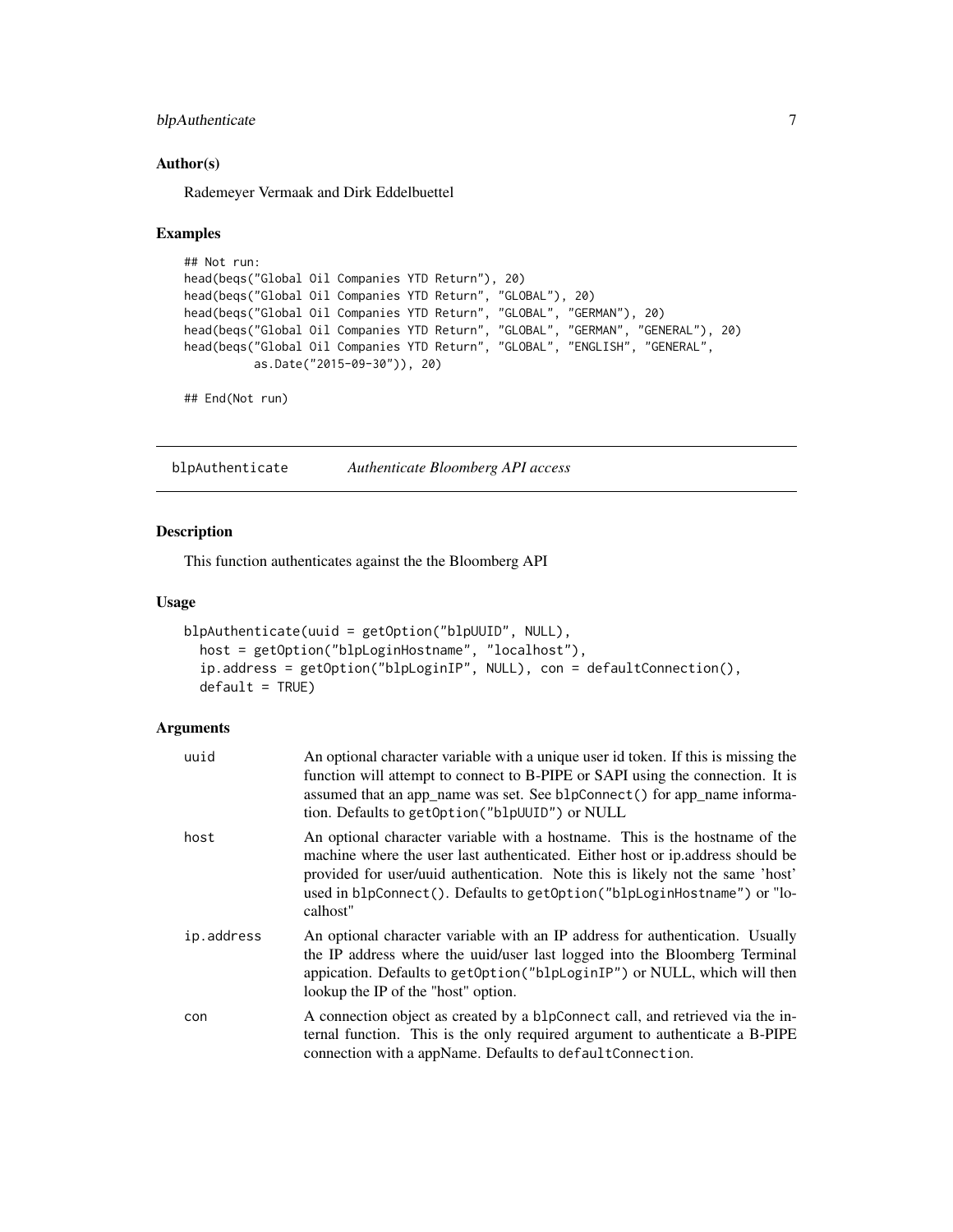<span id="page-7-0"></span>

| default | A logical indicating whether this authentication should be saved as the default, |
|---------|----------------------------------------------------------------------------------|
|         | as opposed to returned to the user. Default to TRUE.                             |

In the default=TRUE case nothing is returned, and this authentication is automatically used for all future calls which omit the identity argument. Otherwise an authentication object is returned which is required by all the accessor functions in the package. (e.g. bdp() bds() getPortfolio()

#### Author(s)

Whit Armstrong and Dirk Eddelbuettel

#### Examples

```
## Not run:
blpConnect(host=blpHost, port=blpPort)
blpAuthenticate(uuid=blpUUID, ip=blpIP_address)
bdp("IBM US Equity", "NAME")
```
blpid <- blpAuthenticate(uuid=blpUUID, ip=blpIP\_address) bdp("IBM US Equity", "NAME", identity=blpid)

## End(Not run)

<span id="page-7-1"></span>blpConnect *Establish connection to Bloomberg service*

#### Description

This function connects to the Bloomberg API

#### Usage

```
blpConnect(host = getOption("blpHost", "localhost"),
 port = getOption("blpPort", 8194L), default = TRUE,
  appName = getOption("blpAppName", NULL))
```

| host    | A character option with either a machine name that is resolvable by DNS, or an<br>IP address. Defaults to 'localhost'.                                                                                                            |
|---------|-----------------------------------------------------------------------------------------------------------------------------------------------------------------------------------------------------------------------------------|
| port    | An integer variable with the connection port. Default to 8194L.                                                                                                                                                                   |
| default | A logical indicating whether this connection should be saved as the default, as<br>opposed to returned to the user. Default to TRUE.                                                                                              |
| appName | the name of an application that is authorized to connect to bpipe. If this is<br>NULL Rolpapi connects to the Bloomberg API but cannot authenticate with an<br>app name. This requires the user to authenticate with a user uuid. |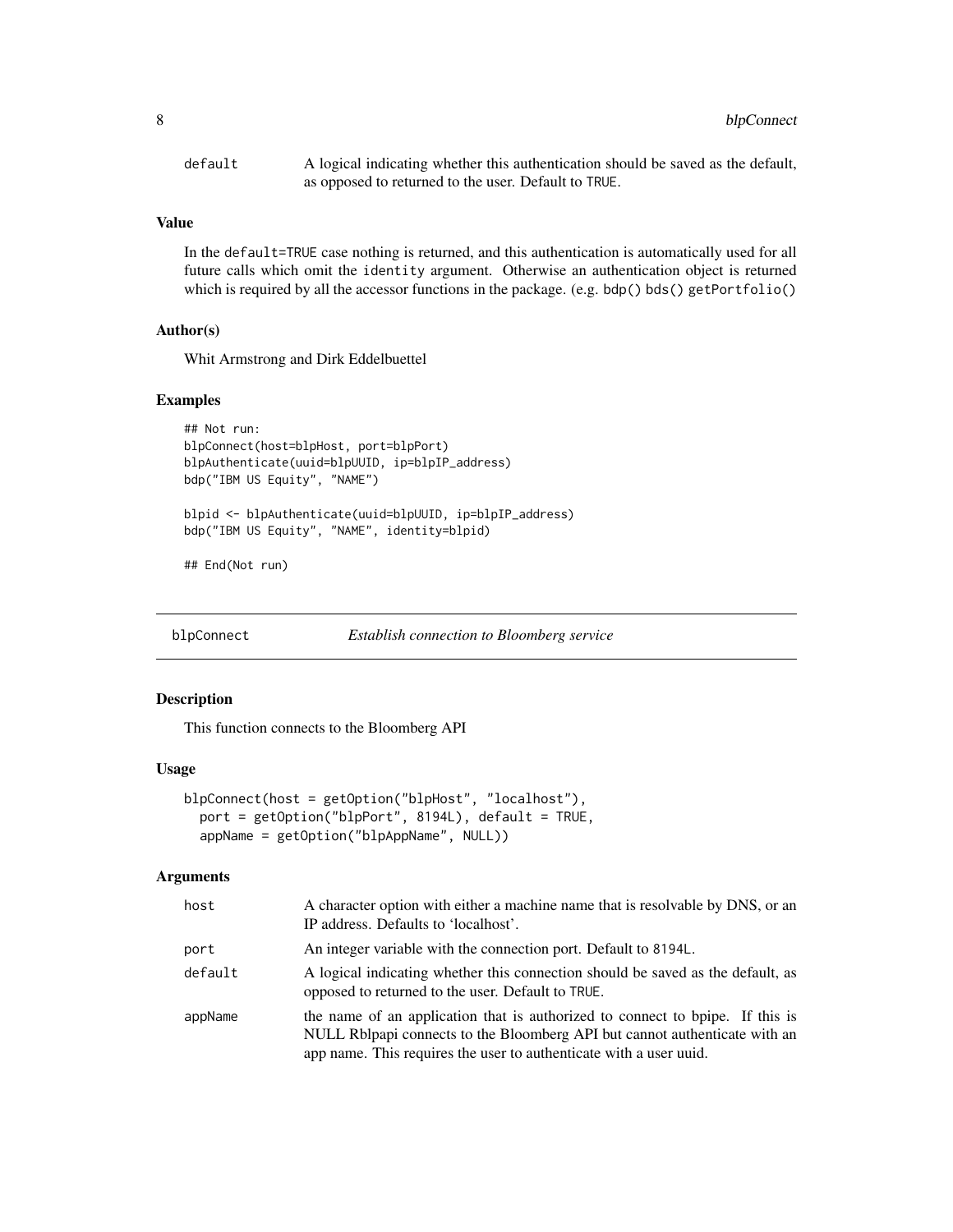# <span id="page-8-0"></span>blpDisconnect 9

#### Details

For both host and port argument, default values can also be specified via [options](#page-0-0) using, respectively, the named entries blpHost and blpConnect.

If an additional option blpAutoConnect is set to 'TRUE', a connection is established in the .onAttach() function and stored in the package environment. This effectively frees users from having to explicitly create such an object.

#### Value

In the default=TRUE case nothing is returned, and this connection is automatically used for all future calls which omit the con argument. Otherwise a connection object is returned which is required by all the accessor functions in the package.

#### Author(s)

Whit Armstrong and Dirk Eddelbuettel

## See Also

Many SAPI and bPipe connections require authentication via blpAuthenticate after blpConnect.

#### Examples

```
## Not run:
 con <- blpConnect() # adjust as needed
## End(Not run)
```
blpDisconnect *Placeholder function for disconnection from Bloomberg*

#### Description

This function provides an empty stub and does not really disconnect.

#### Usage

```
blpDisconnect(con)
```
#### Arguments

con A connection object

#### Details

The internal connection object is managed via finalizers. As such the connection is only destroyed, and the connection removed, once the packaged is unloaded or the session is otherwise terminated.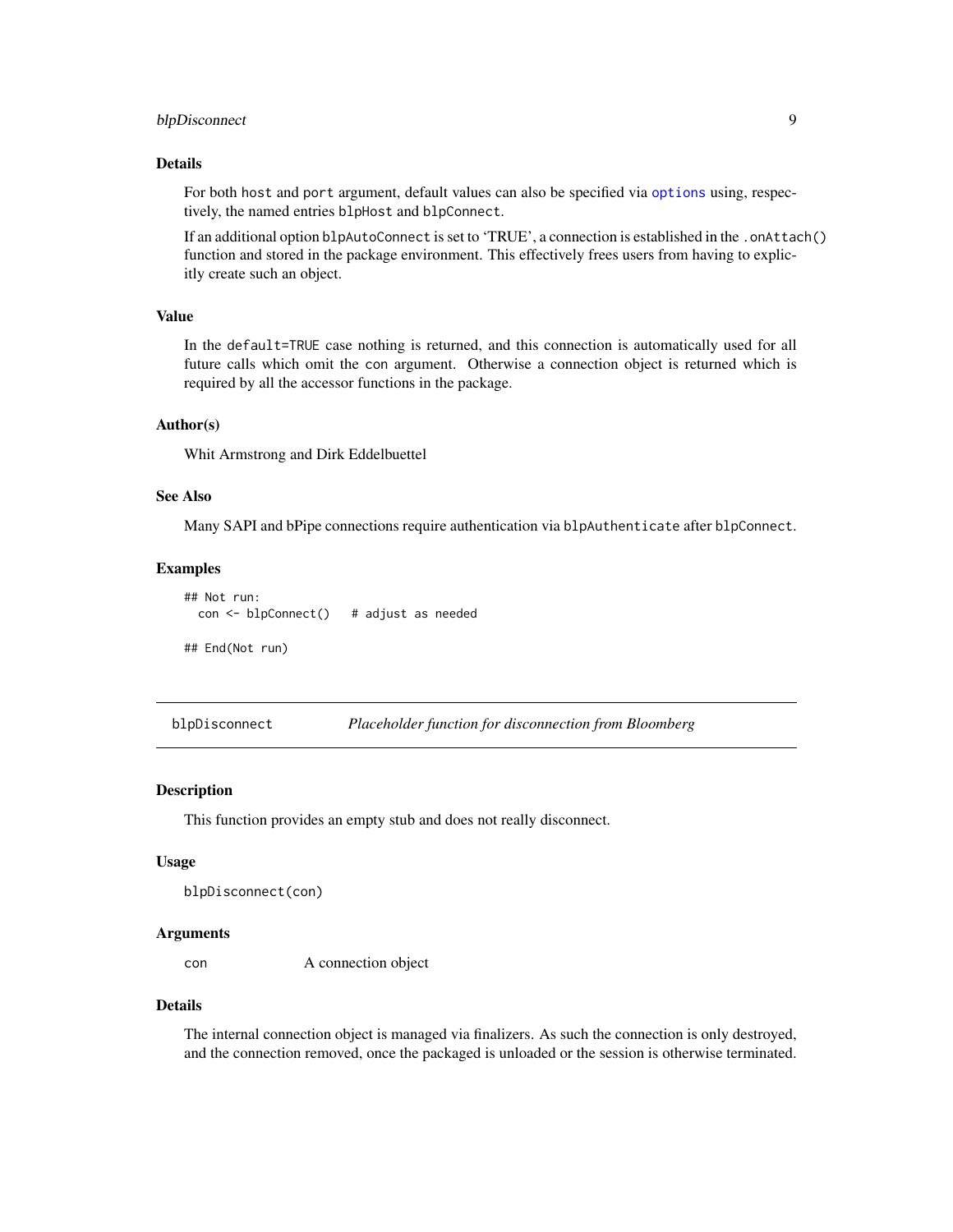<span id="page-9-0"></span>A boolean is returned; it simply states whether the connection object was small or large relative to an arbitrary cutoff of 1000 bytes.

# Author(s)

Whit Armstrong and Dirk Eddelbuettel

#### Examples

```
## Not run:
 blpDisconnect(con)
```
## End(Not run)

bsrch *Run 'Bloomberg SRCH' Queries*

#### Description

This function uses the Bloomberg API to retrieve 'bsrcb' (Bloomberg SRCH Data) queries

#### Usage

bsrch(domain, limit = "", verbose = FALSE, con = defaultConnection())

#### Arguments

| domain  | A character string with the name of the domain to execute. It can be a user<br>defined SRCH screen, commodity screen or one of the variety of Bloomberg<br>examples. All domains are in the format <domain>:<search_name>.</search_name></domain> |
|---------|---------------------------------------------------------------------------------------------------------------------------------------------------------------------------------------------------------------------------------------------------|
| limit   | A character string containing a value by which to limit the search length – NOT<br><b>YET IMPLEMENTED</b>                                                                                                                                         |
| verbose | A boolean indicating whether verbose operation is desired, defaults to 'FALSE'.                                                                                                                                                                   |
| con     | A connection object as created by a blpConnect call, and retrieved via the in-<br>ternal function defaultConnection.                                                                                                                              |

# Value

A data frame object with the requested SRCH data.

### Note

There are two main domains used for bsrch. The COMDTY domain requires additional parameters and is not supported. The FI domain works on user-defined searches accessed via SRCH.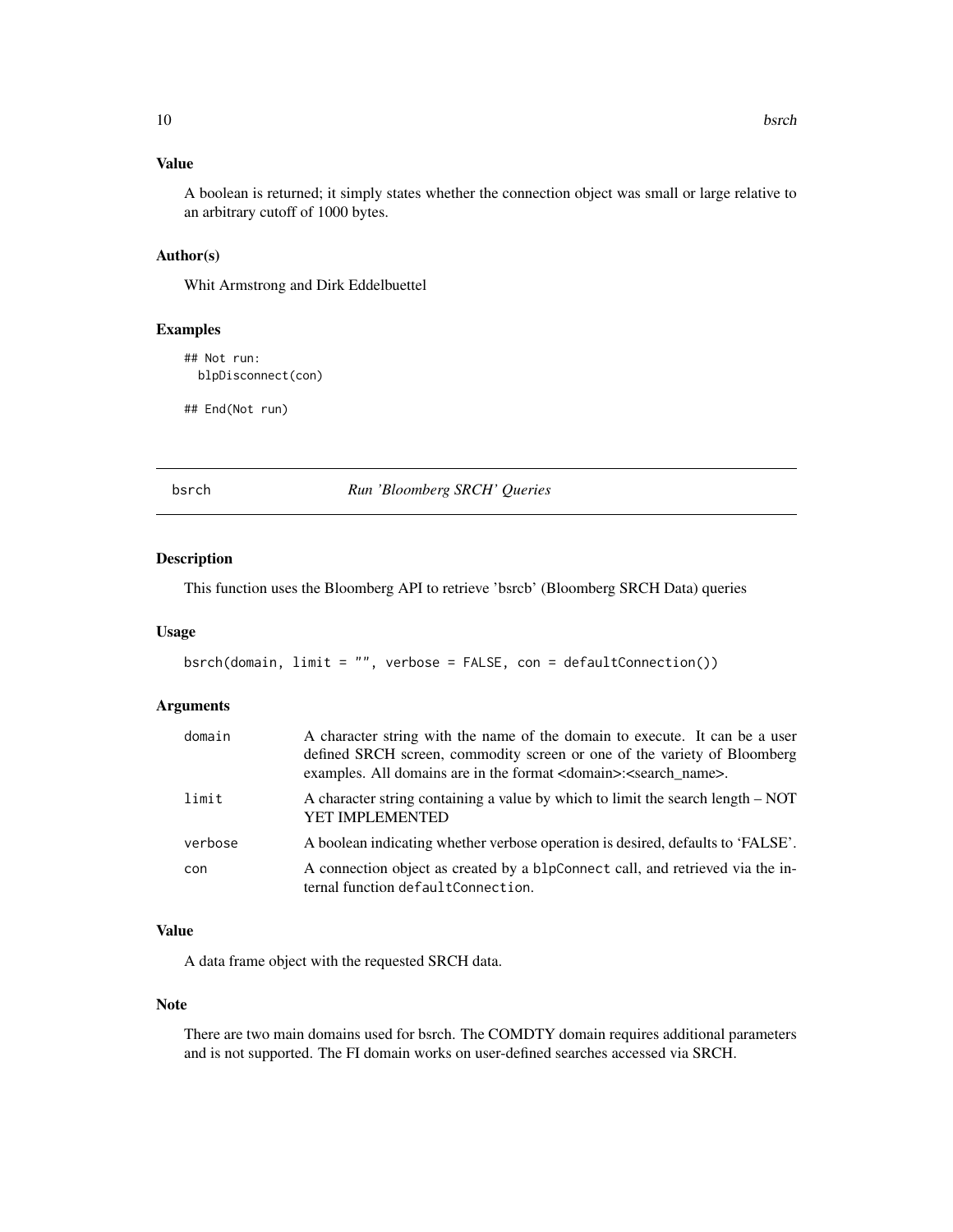# <span id="page-10-0"></span>defaultConnection 11

#### Author(s)

Morgan Williams and Dirk Eddelbuettel

#### Examples

```
## Not run:
head(bsrch("FI:YOURSRCH"), 20)
```
## End(Not run)

defaultConnection *Return the default connection/authentication objects*

#### Description

These functions return the default connection/authentication objects from the package environment. If no default connection/authentication has been established yet, will return NULL. In the case of authentication, if using a desktop/workstation session, NULL will work fine. If using SAPI/Bpipe, you may need to use blpAuthenticate() to create an authentication object.

#### Usage

```
defaultConnection()
```
defaultAuthentication()

#### Details

Required arguments can be set via [options](#page-0-0). See [blpConnect](#page-7-1) and [blpAuthenticate](#page-6-1) for details. In addition, if options blpAutoConnect and/or blpAutoAuthenticate are set to 'TRUE', a connection and/or authentication is established in the .onAttach() function and stored in the package environment. This effectively frees users from having to explicitly create such objects. Of course, the user can also call blpConnect and/or blpAuthenticate explicitly and store the connection/authentication objects. These helper functions look up the stored connection/authentications object and return them. In case no connection has been established, an error message is shown. In case no authentication has been established, NULL is returned. (NULL is sufficent for Desktop API connections.)

#### Author(s)

Whit Armstrong and Dirk Eddelbuettel

#### Examples

```
## Not run:
 con <- defaultConnection()
 blpid <- defaultAuthentication()
```
## End(Not run)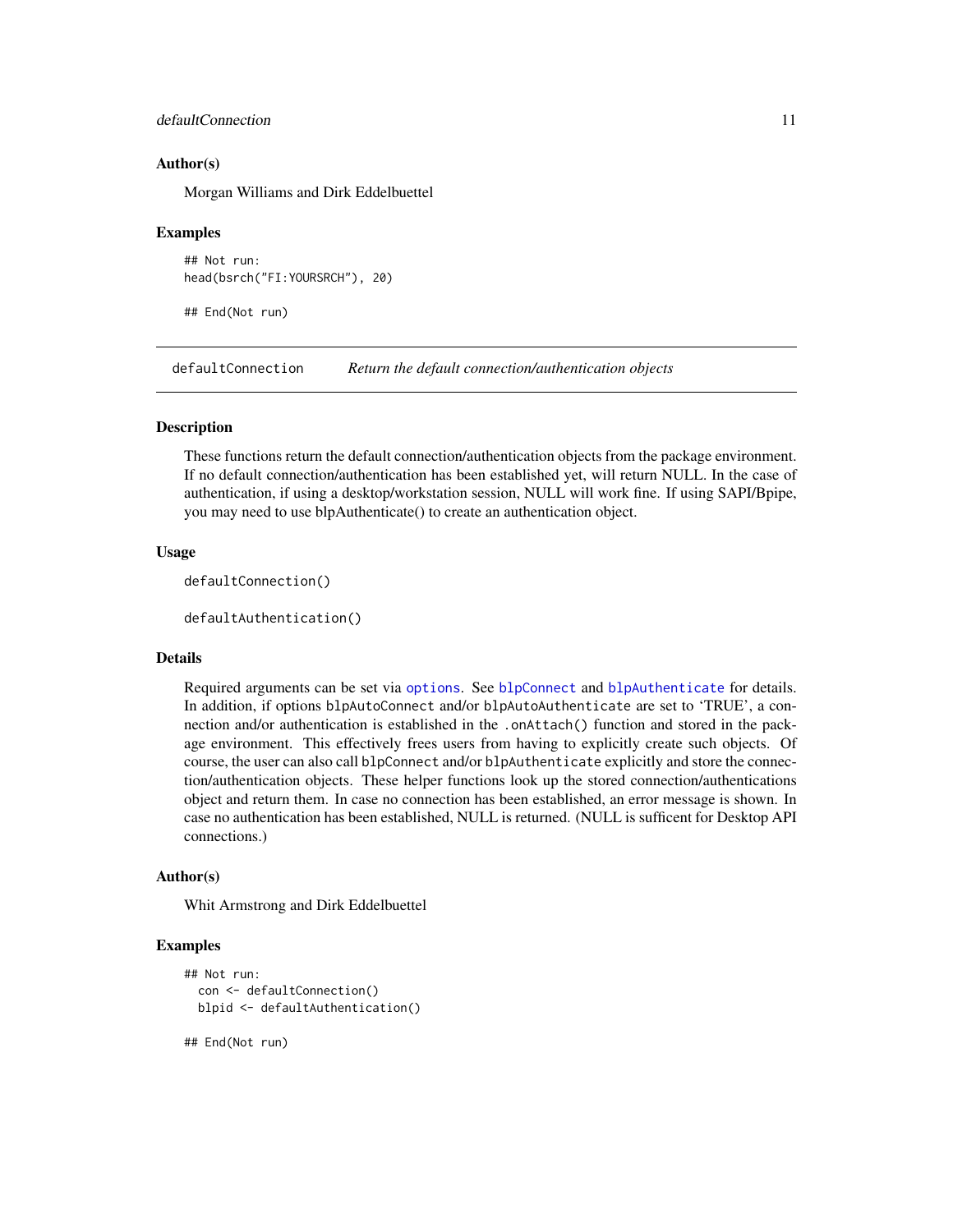<span id="page-11-0"></span>

#### Description

This function uses the Bloomberg API to retrieve fieldInfo

# Usage

fieldInfo(fields, con = defaultConnection())

## Arguments

| fields | A character vector with Bloomberg query fields.                                |
|--------|--------------------------------------------------------------------------------|
| con    | A connection object as created by a blpConnect call, and retrieved via the in- |
|        | ternal function defaultConnection.                                             |

# Value

A data frame with as a many rows as entries in fields

# Author(s)

Whit Armstrong and Dirk Eddelbuettel

# Examples

```
## Not run:
 fieldInfo(c("PX_LAST", "VOLUME"))
```
## End(Not run)

fieldSearch *Search for matching data fields*

# Description

This function searches for matching Bloomberg data fields given a search term.

#### Usage

```
fieldSearch(searchterm, excludeterm = NULL, con = defaultConnection())
```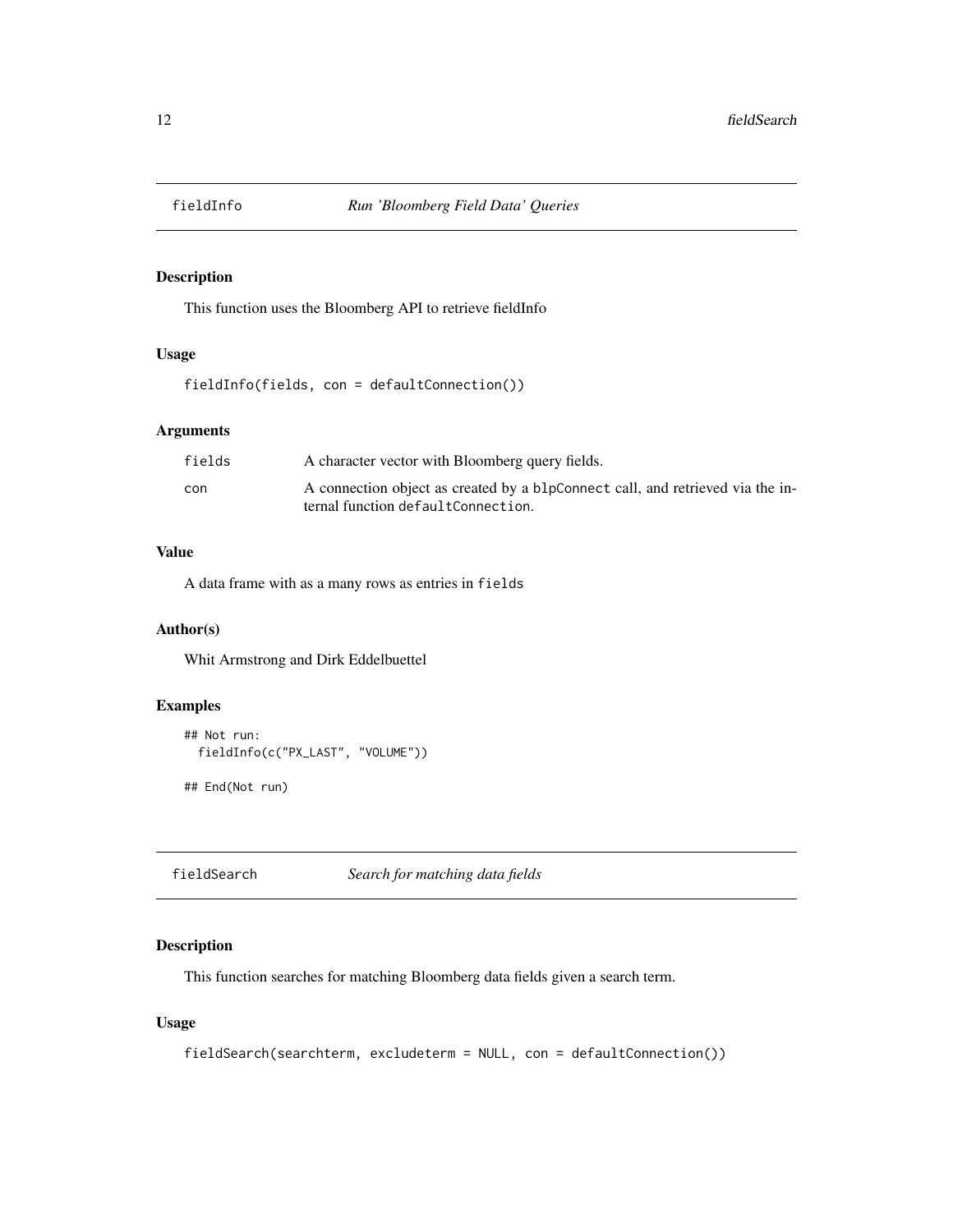#### <span id="page-12-0"></span>getBars  $\qquad \qquad$  13

# Arguments

| searchterm  | A string with the term to search for                                           |
|-------------|--------------------------------------------------------------------------------|
| excludeterm | Deprecated. A warning is issued if not 'NULL', the default                     |
| con         | A connection object as created by a blpConnect call, and retrieved via the in- |
|             | ternal function defaultConnection.                                             |

# Value

A data.frame with three columns of the id, mnenemonic and description of each match.

# Author(s)

Dirk Eddelbuettel

## Examples

```
## Not run:
 head(fieldSearch("vwap"), 20)
```
## End(Not run)

getBars *Get Open/High/Low/Close/Volume Bars from Bloomberg*

#### Description

This function uses the Bloomberg API to retrieve bars for the requested security.

# Usage

```
getBars(security, eventType = "TRADE", barInterval = 60,
  startTime = Sys.time() - 60 \times 60 \times 6, endTime = Sys.time(),
  options = NULL, verbose = FALSE, returnAs = getOption("blpType",
  "matrix"), tz = Sys.getenv("TZ", unset = "UTC"),
  con = defaultConnection())
```

| security    | A character variable describing a valid security ticker                                                                                           |
|-------------|---------------------------------------------------------------------------------------------------------------------------------------------------|
| eventType   | A character variable describing an event type; default is 'TRADE'                                                                                 |
| barInterval | A integer denoting the number of minutes for each bar                                                                                             |
| startTime   | A Datetime object with the start time, defaults to one hour before current time                                                                   |
| endTime     | A Date time object with the end time, defaults to current time                                                                                    |
| options     | An optional named character vector with option values. Each field must have<br>both a name (designating the option being set) as well as a value. |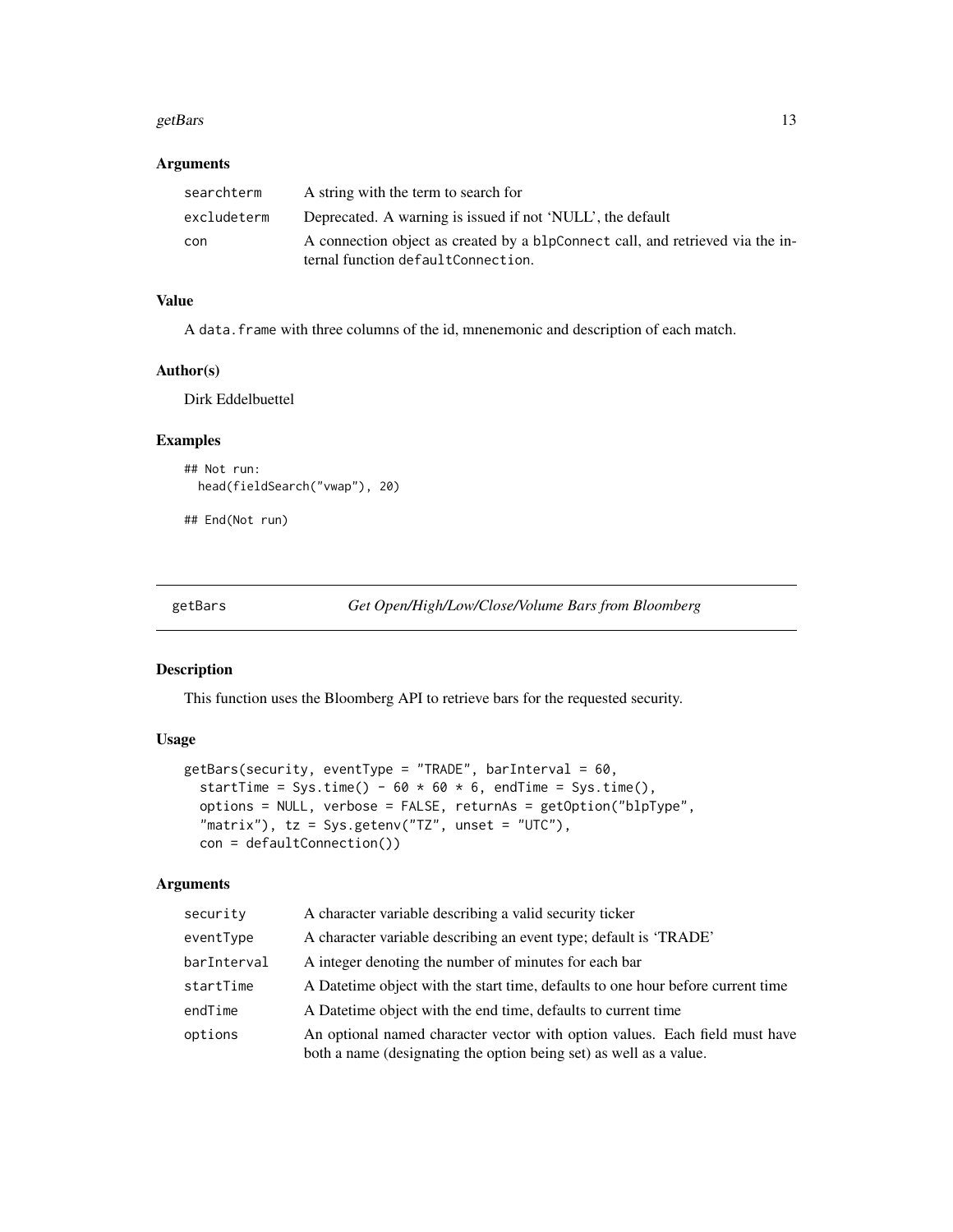<span id="page-13-0"></span>

| verbose  | A boolean indicating whether verbose operation is desired, defaults to 'FALSE'                                                                          |
|----------|---------------------------------------------------------------------------------------------------------------------------------------------------------|
| returnAs | A character variable describing the type of return object; currently supported are<br>'matrix' (also the default), 'fts', 'xts', 'zoo' and 'data.table' |
| tz       | A character variable with the desired local timezone, defaulting to the value 'TZ'<br>environment variable, and 'UTC' if unset                          |
| con      | A connection object as created by a blpConnect call, and retrieved via the in-<br>ternal function defaultConnection.                                    |

A numeric matrix with elements 'time' (as a 'POSIXct' object), 'open', 'high', 'low', 'close', 'numEvents', 'volume', 'value' or an object of the type selected in returnAs. Note that the 'time' value is adjusted: Bloomberg returns the *opening* time of the bar interval, whereas financial studies typically refer to the most recent timestamp. Therefore, if one wants the timestamp associated with the end of the bar interval one should add the length of the bar interval to time value returned from Bloomberg to obtain the time at the end of the interval.

# Author(s)

Dirk Eddelbuettel

#### Examples

```
## Not run:
 getBars("ES1 Index")
```
## End(Not run)

getHeaderVersion *Get Bloomberg library header version*

#### Description

This function retrieves the version of Bloomberg API headers.

#### Usage

```
getHeaderVersion()
```
# Value

A string with four dot-separated values for major, minor, pathch and build version of the headers.

#### Author(s)

Dirk Eddelbuettel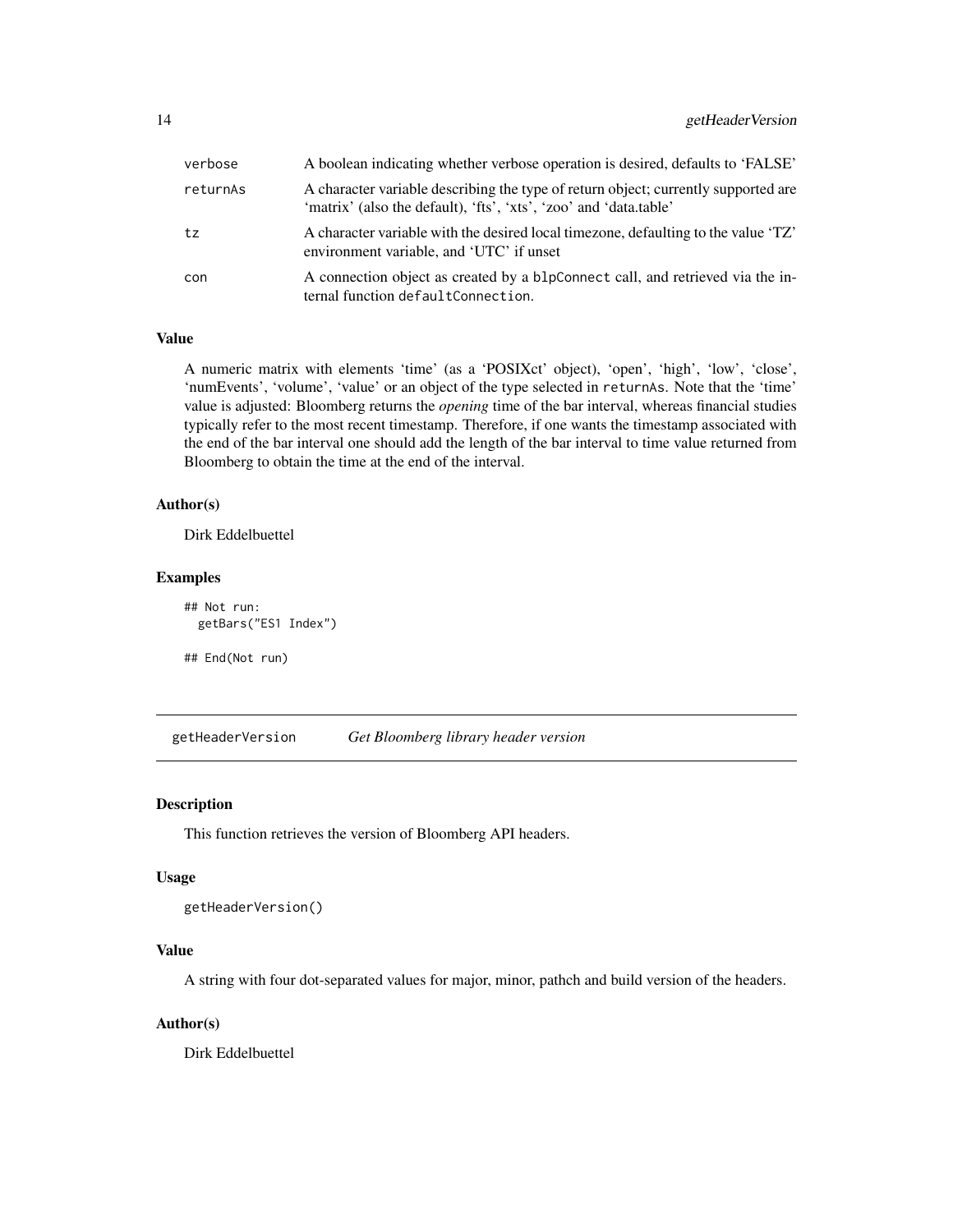# <span id="page-14-0"></span>getMultipleTicks 15

# See Also

getRuntimeVersion

#### Examples

```
## Not run:
  getHeaderVersion()
```
## End(Not run)

getMultipleTicks *Get Multiple Ticks from Bloomberg*

# Description

This function uses the Bloomberg API to retrieve multiple ticks for the requested security.

# Usage

```
getMultipleTicks(security, eventType = c("TRADE", "BID", "ASK"),
  startTime = Sys.time() - 60 \times 60, endTime = Sys.time(), verbose = FALSE,
  returnAs = getOption("blpType", "data.frame"), tz = Sys.getenv("TZ", unset
 = "UTC"), con = defaultConnection())
```
# Arguments

| security  | A character variable describing a valid security ticker                                                                                |
|-----------|----------------------------------------------------------------------------------------------------------------------------------------|
| eventType | A character vector describing event types, default is $c("TRADE", "BID", "ASK")$                                                       |
| startTime | A Datetime object with the start time, defaults to one hour before current time                                                        |
| endTime   | A Date time object with the end time, defaults to current time                                                                         |
| verbose   | A boolean indicating whether verbose operation is desired, defaults to 'FALSE'                                                         |
| returnAs  | A character variable describing the type of return object; currently supported are<br>'data.frame' (also the default) and 'data.table' |
| tz        | A character variable with the desired local timezone, defaulting to the value 'TZ'<br>environment variable, and 'UTC' if unset         |
| con       | A connection object as created by a blpConnect call, and retrieved via the in-<br>ternal function defaultConnection.                   |

# Value

A numeric matrix with elements 'time', (as a 'POSIXct' object), 'values' and 'sizes', or an object of the type selected in returnAs.

# Author(s)

Dirk Eddelbuettel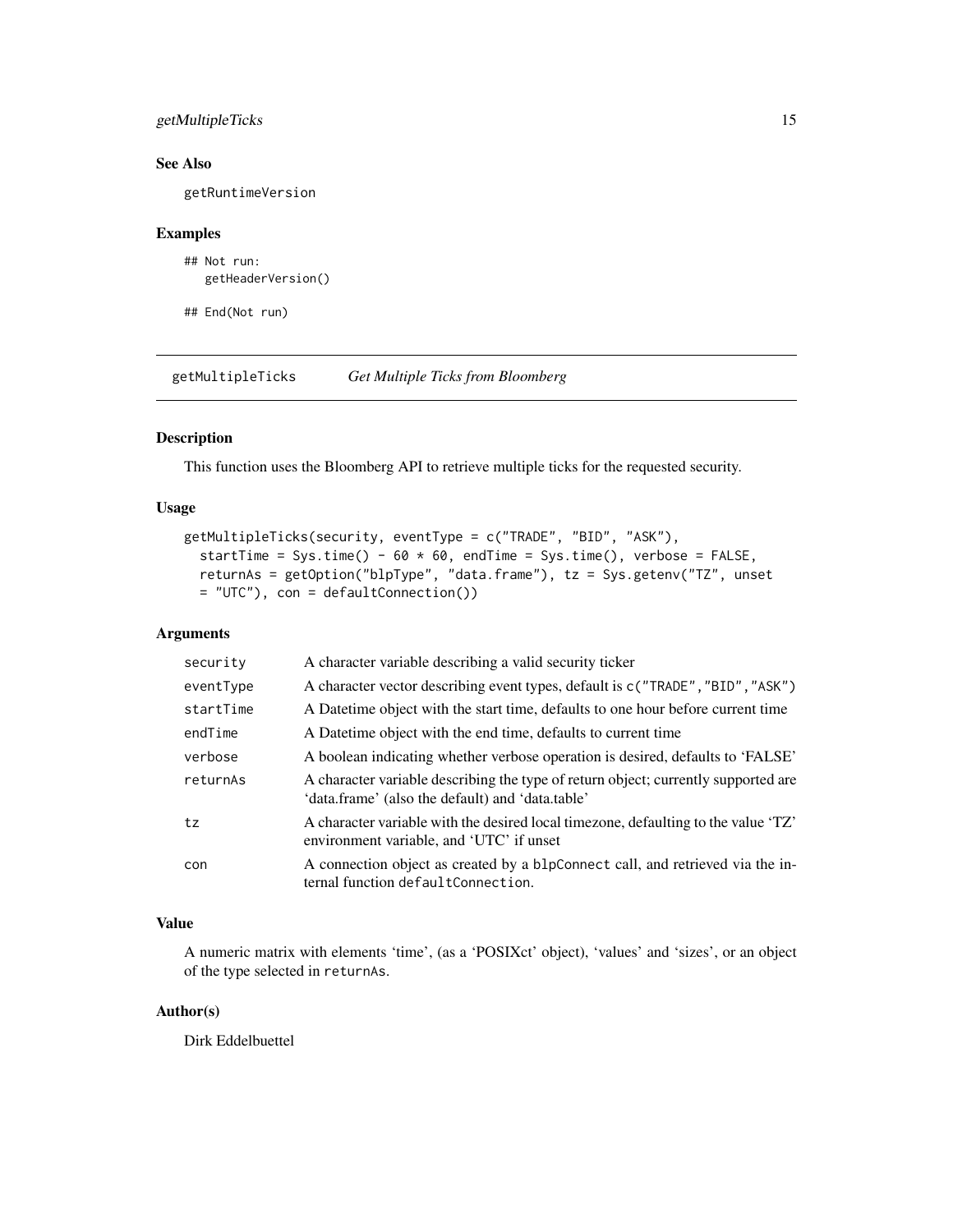<span id="page-15-0"></span>

# Description

This function uses the Bloomberg API to retrieve 'portfolio' queries

# Usage

```
getPortfolio(security, field, options = NULL, overrides = NULL,
 verbose = FALSE, identity = defaultAuthentication(),
  con = defaultConnection())
```
# Arguments

| security  | A character value with a single security symbol in Bloomberg notation.                                                                                |
|-----------|-------------------------------------------------------------------------------------------------------------------------------------------------------|
| field     | A character string with a single Bloomberg query field.                                                                                               |
| options   | An optional named character vector with option values. Each field must have<br>both a name (designating the option being set) as well as a value.     |
| overrides | An optional named character vector with override values. Each field must have<br>both a name (designating the override being set) as well as a value. |
| verbose   | A boolean indicating whether verbose operation is desired, defaults to 'FALSE'                                                                        |
| identity  | An optional identity object as created by a blpAuthenticate call, and retrived<br>via the internal function defaultAuthentication.                    |
| con       | A connection object as created by a blpConnect call, and retrieved via the in-<br>ternal function defaultConnection.                                  |

#### Value

A list with as many entries as there are entries in securities; each list contains a data.frame with one row per observations and as many columns as entries in fields. If the list is of length one, it is collapsed into a single data frame.

# Author(s)

John Laing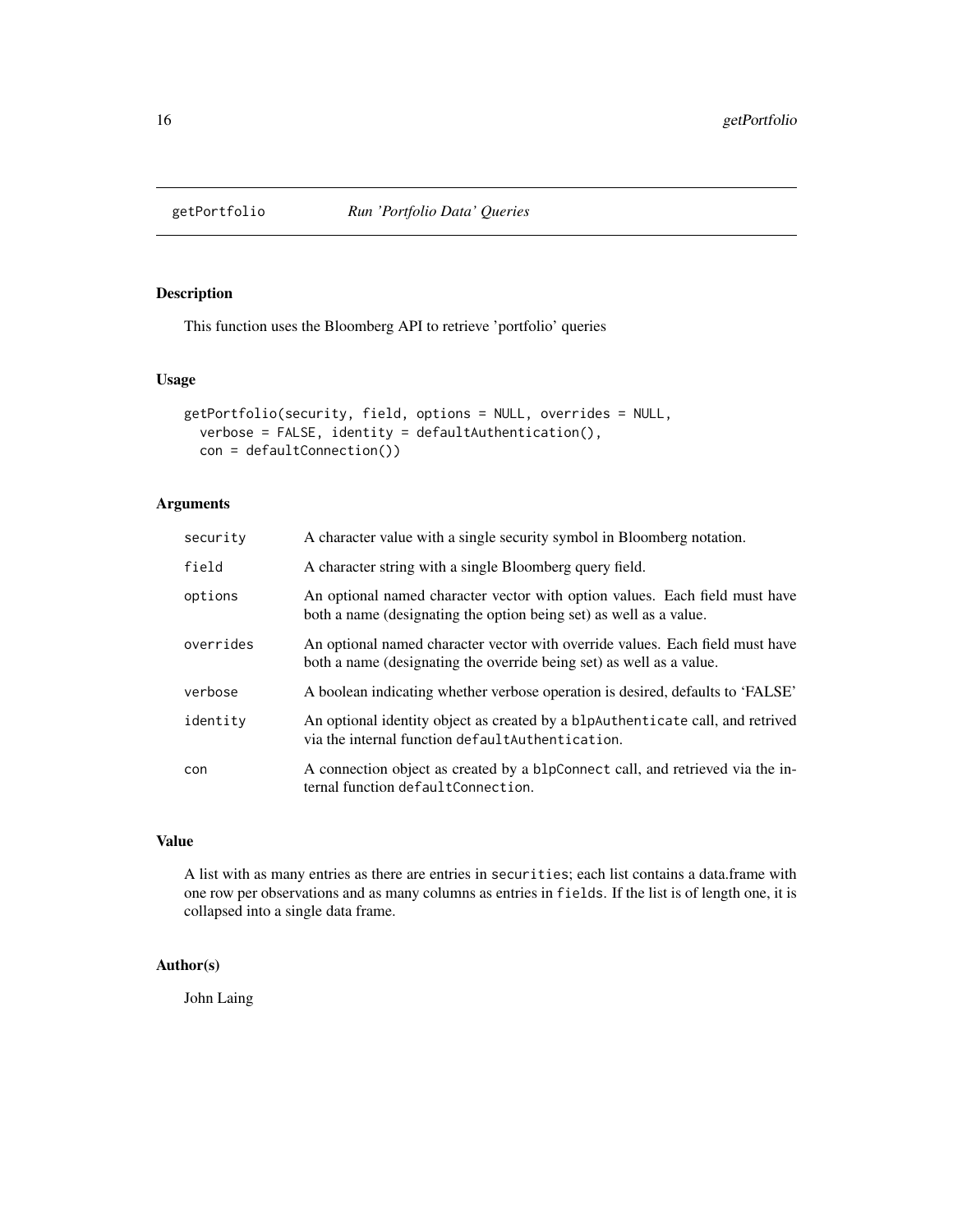<span id="page-16-0"></span>getRuntimeVersion *Get Bloomberg library run-time version*

# Description

This function retrieves the version of Bloomberg API run-time.

#### Usage

```
getRuntimeVersion()
```
# Value

A string with four dot-separated values for major, minor, pathch and build version of the run-time library.

# Author(s)

Dirk Eddelbuettel

# See Also

getHeaderVersion

# Examples

```
## Not run:
  getRuntimeVersion()
```
## End(Not run)

getTicks *Get Ticks from Bloomberg*

# Description

This function uses the Bloomberg API to retrieve ticks for the requested security.

### Usage

```
getTicks(security, eventType = "TRADE", startTime = Sys.time() - 60 \times 60,
  endTime = Sys.time(), verbose = FALSE, returnAs = getOption("blpType",
  "data.frame"), tz = Sys.getenv("TZ", unset = "UTC"),
  con = defaultConnection())
```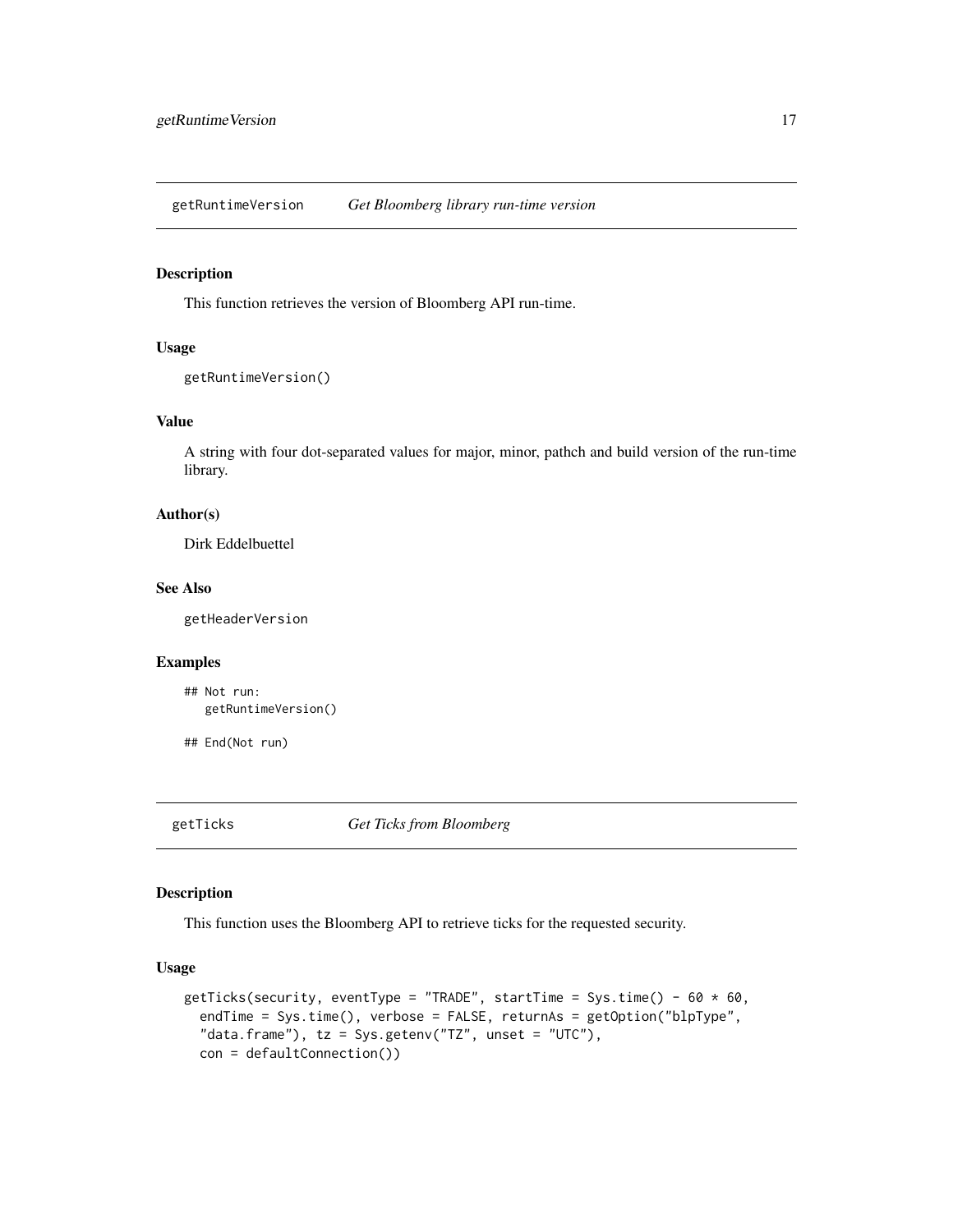#### **Arguments**

| security  | A character variable describing a valid security ticker                                                                                                     |
|-----------|-------------------------------------------------------------------------------------------------------------------------------------------------------------|
| eventType | A character variable describing an event, default is 'TRADE'.                                                                                               |
| startTime | A Date time object with the start time, defaults to one hour before current time                                                                            |
| endTime   | A Datetime object with the end time, defaults to current time                                                                                               |
| verbose   | A boolean indicating whether verbose operation is desired, defaults to 'FALSE'                                                                              |
| returnAs  | A character variable describing the type of return object; currently supported are<br>'data.frame' (also the default), 'data.table', 'fts', 'xts' and 'zoo' |
| tz        | A character variable with the desired local timezone, defaulting to the value 'TZ'<br>environment variable, and 'UTC' if unset                              |
| con       | A connection object as created by a blpConnect call, and retrieved via the in-<br>ternal function defaultConnection.                                        |

#### Value

Depending on the value of 'returnAs', either a 'data.frame' or 'data.table' object also containing non-numerical information such as condition codes, or a time-indexed container of type 'fts', 'xts' and 'zoo' with a numeric matrix containing only 'value' and 'size'.

#### Note

Bloomberg returns condition codes as well, and may return *multiple observations for the same trade*. Eg for ES we can get 'AS' or 'AB' for aggressor buy or sell, 'OR' for an order participating in the matching event, or a 'TSUM' trade summary. Note that this implies double-counting. There may be an option for this in the API.

The Bloomberg API allows to retrieve up to 140 days of intra-day history relative to the current date.

#### Author(s)

Dirk Eddelbuettel

#### Examples

```
## Not run:
 res <- getTicks("ES1 Index")
 str(res)
 head(res, 20)
 res <- getTicks("ES1 Index", returnAs="data.table")
 str(res)
 head(res, 20)
```
## End(Not run)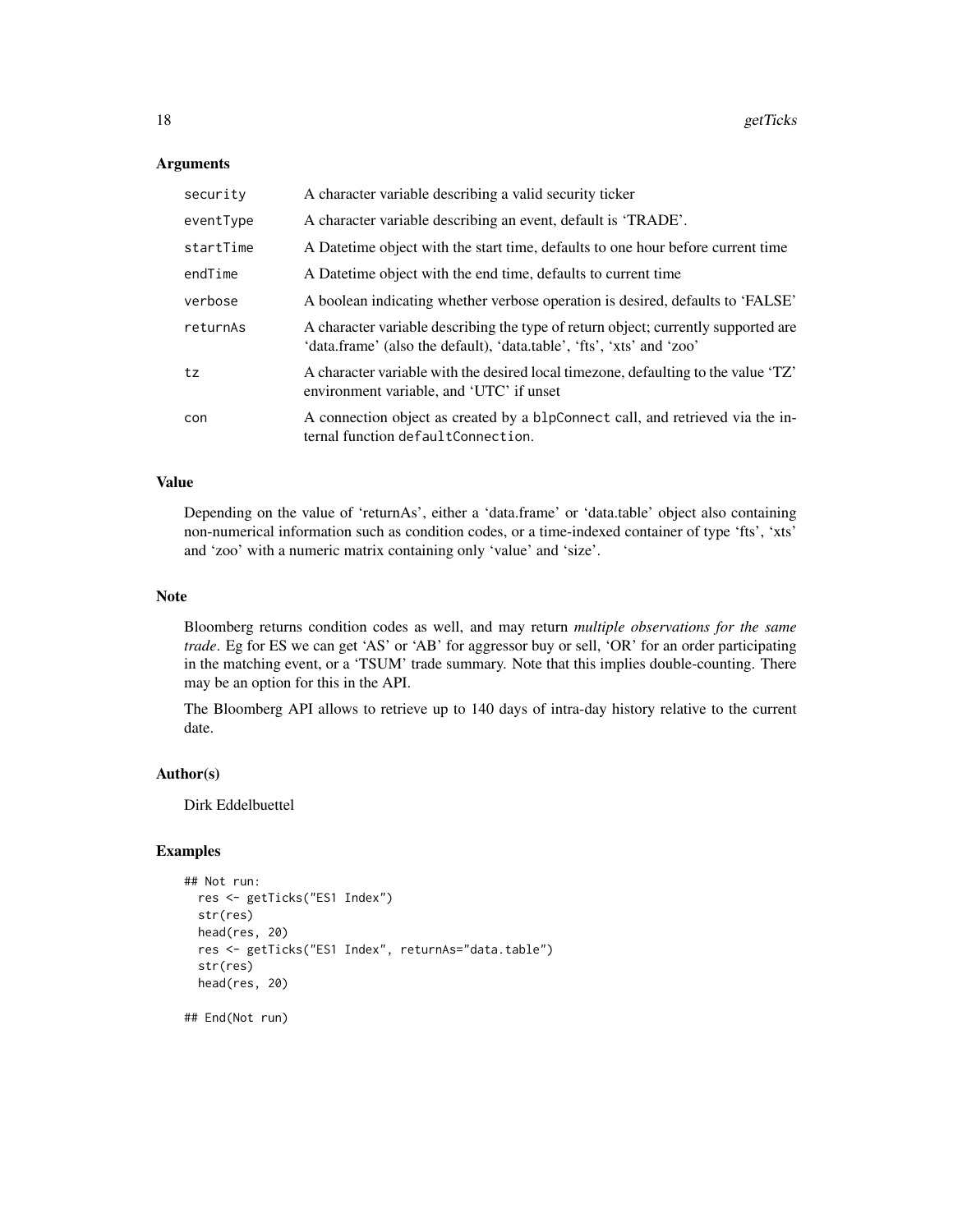# <span id="page-18-0"></span>Description

This function uses the Bloomberg API to look up tickers and descriptions given the name of a company.

# Usage

```
lookupSecurity(query, yellowkey = c("none", "cmdt", "eqty", "muni", "prfd",
  "clnt", "mmkt", "govt", "corp", "indx", "curr", "mtge"),
  language = c("none", "english", "kanji", "french", "german", "spanish",
  "portuguese", "italian", "chinese_trad", "korean", "chinese_simp", "none_1",
  "none_2", "none_3", "none_4", "none_5", "russian"), maxResults = 20,
  verbose = FALSE, con = defaultConnection())
```
# Arguments

| query      | A character variable describing the name of the company; for certain queries a<br>trailing space may help.                                                                                                                                                                                              |
|------------|---------------------------------------------------------------------------------------------------------------------------------------------------------------------------------------------------------------------------------------------------------------------------------------------------------|
| vellowkey  | A character variable that restricts the asset classes to search in; one of "none",<br>"cmdt", "eqty", "muni", "prfd", "clnt", "mmkt", "govt", "corp", "indx", "curr",<br>"mtge".                                                                                                                        |
| language   | A character variable denoting the language that the results will be translated<br>in; one of "NONE", "english", "kanji", "french", "german", "spanish", "por-<br>tuguese", "italian", "chinese_trad", "korean", "chinese_simp", "none_1", "none_2",<br>"none $3$ ", "none $4$ ", "none $5$ ", "russian" |
| maxResults | A integer variable containing a value by which to limit the search length                                                                                                                                                                                                                               |
| verbose    | A boolean indicating whether verbose operation is desired, defaults to 'FALSE'                                                                                                                                                                                                                          |
| con        | A connection object as created by a blpConnect call, and retrieved via the in-<br>ternal function defaultConnection.                                                                                                                                                                                    |

# Value

A data.frame with two columns of the ticker and description of each match.

# Author(s)

Kevin Jin and Dirk Eddelbuettel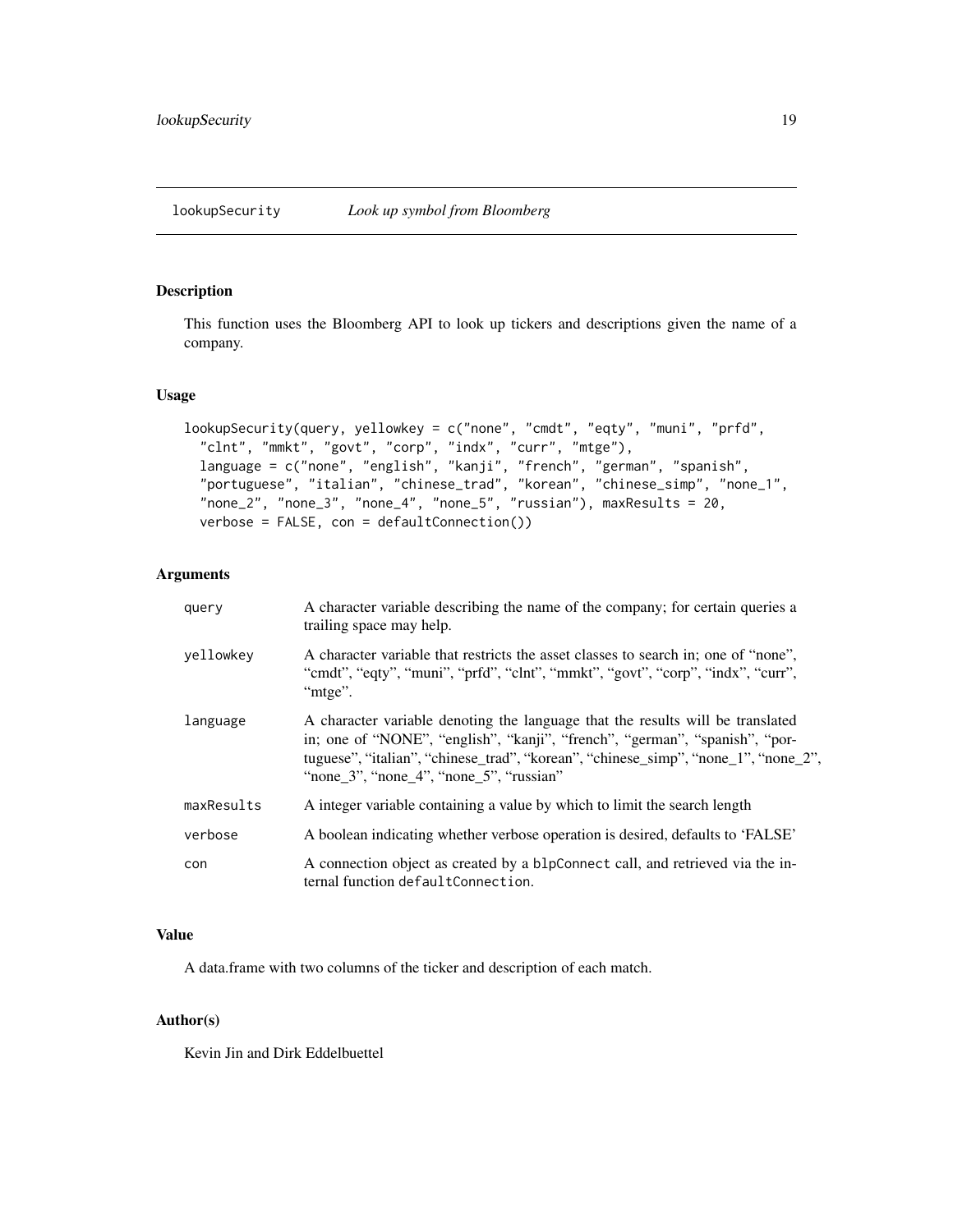# <span id="page-19-0"></span>Examples

```
## Not run:
 lookupSecurity("IBM")
 lookupSecurity("IBM", maxResuls=1000) # appears to be capped at 1000
  lookupSecurity("IBM", "mtge")
  lookupSecurity("IBM ", "mtge") # trailing space affects query
 ## modify the symbol column (cf issue ticket 215 at GitHub)
 res <- lookupSecurity("IBM")
 res[, "symbol"] <- sub(pattern="^(.+)<(.)(.+)>$", "\\1 \\U\\2\\E\\3",
                        perl=TRUE, res[, "security"])
 res
## End(Not run)
```
subscribe *Subscribe to streaming market data*

#### Description

This function uses the Bloomberg API to stream live market data

#### Usage

```
subscribe(securities, fields, fun, options = NULL,
  identity = defaultAuthentication(), con = defaultConnection())
```
# Arguments

| securities | A character vector with security symbols in Bloomberg notation.                                                                                   |
|------------|---------------------------------------------------------------------------------------------------------------------------------------------------|
| fields     | A character vector with Bloomberg query fields.                                                                                                   |
| fun        | An R function to be called on the subscription data.                                                                                              |
| options    | An optional named character vector with option values. Each field must have<br>both a name (designating the option being set) as well as a value. |
| identity   | An optional identity object as created by a blpAuthenticate call, and retrived<br>via the internal function default Authentication.               |
| con        | A connection object as created by a blpConnect call, and retrieved via the in-<br>ternal function defaultConnection.                              |

# Details

The subscribe function allows one to subscribe to streaming market quotes.

Full detials of the subscription string can be found in the header file [blpapi\\_subscriptionlist.h.](https://bloomberg.github.io/blpapi-docs/cpp/3.8/blpapi__subscriptionlist_8h.html)

#### Value

This function always returns NULL.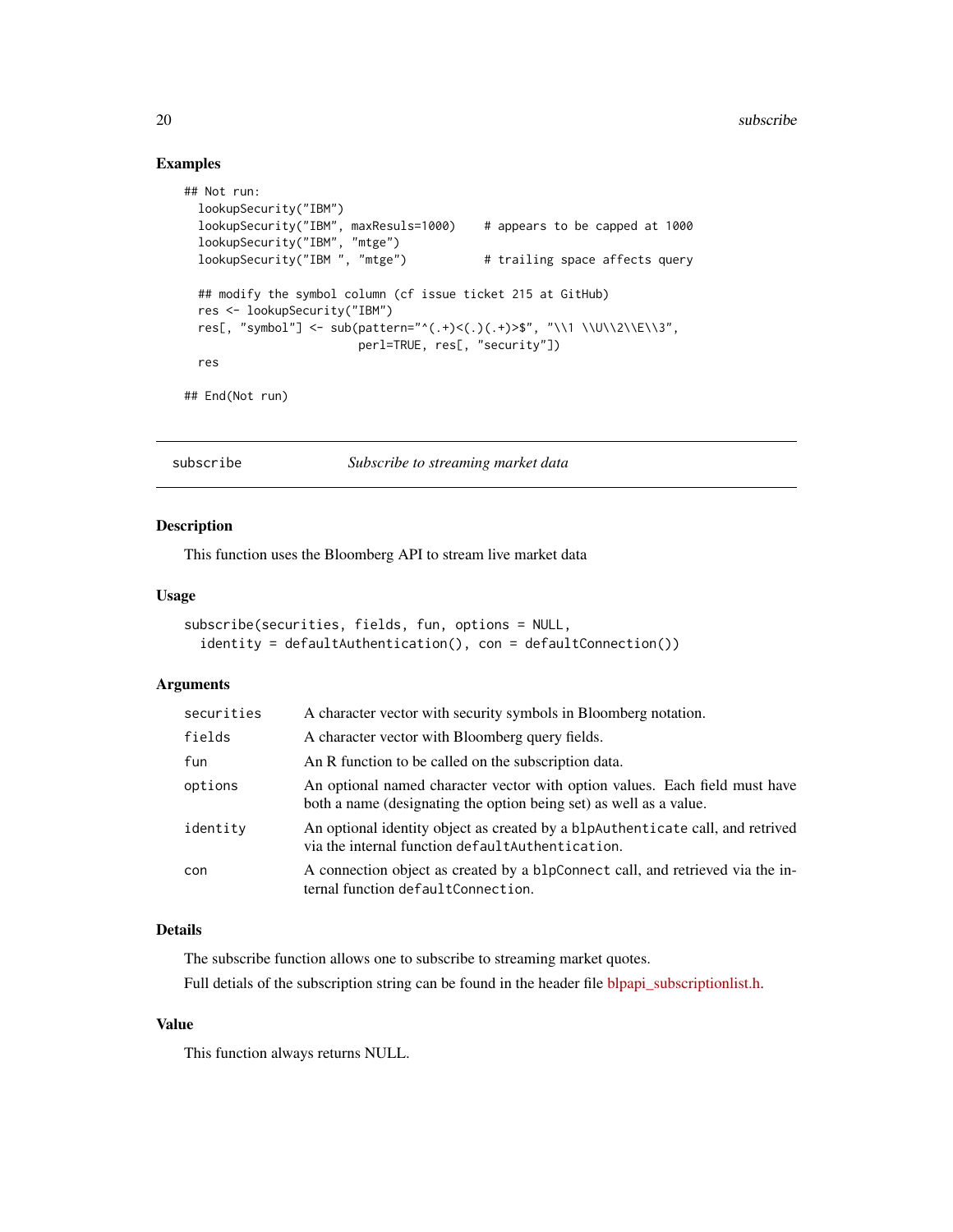#### subscribe 21

# Author(s)

Whit Armstrong

# References

<https://bloomberg.github.io/blpapi-docs/cpp/3.8/>

# Examples

```
## Not run:
 subscribe(securities=c("TYZ5 Comdty","/cusip/912810RE0@BGN"),
            fields=c("LAST_PRICE","BID","ASK"),
            fun=function(x) print(str(x$data)))
```
## End(Not run)